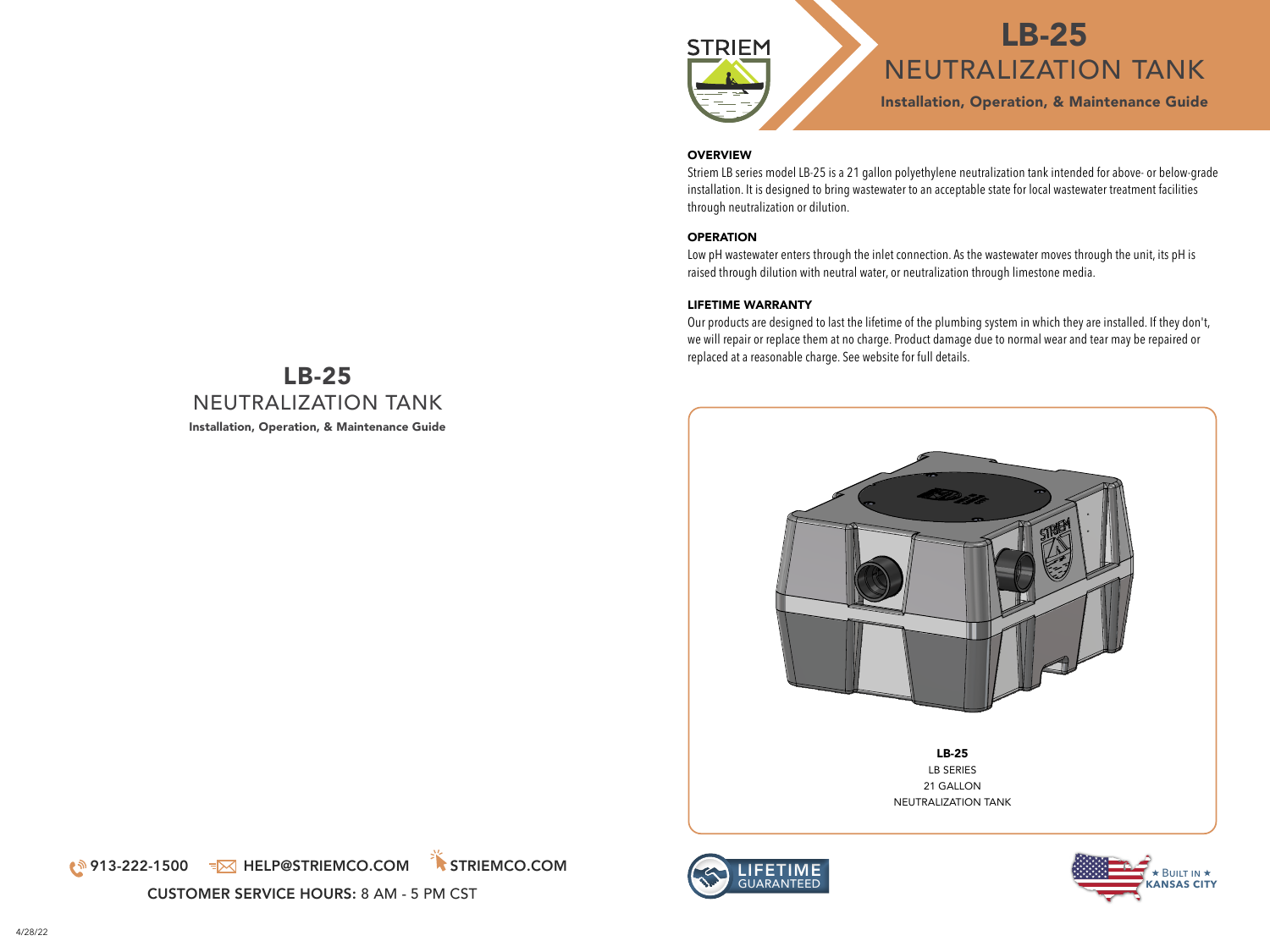

DO NOT AIR PRESSURE TEST UNIT! DOING SO MAY RESULT IN PROPERTY DAMAGE, SERIOUS BODILY INJURY, OR DEATH! Refer to Installation Instructions for correct testing procedure.

#### LEAK/SEAL TESTING

**Do not air test unit or Teleglide Riser system!** Doing so may result in property damage, personal injury or death.

To perform a leak/seal test on the base unit, cap/plug all plumbing connections, remove the cover, and fill the unit with water just above the highest connection. Inspect unit and connections for leaks. Check water level at specific time intervals per local code.

#### MAINTENANCE

- <sup>1</sup> Always take proper care to ensure a safe and healthy environment while maintaining the neutralization tank.
- <sup>2</sup> Remove cover.
- **3** Contact a professional pumper contractor to remove all contents of the neutralization tank, including wastewater, sludge, sediment, and limestone (if used).
- **4** Clean the drain lines and diptubes thoroughly of all debris.
- <sup>5</sup> Replace limestone, if used. A qualified professional should be responsible for the analysis of effluent, inspection, maintenance, and replacement of neutralizing agent.
- <sup>6</sup> Inspect cover gasket for wear and tear and reinsert cover.
- <sup>7</sup> Dispose of contents per local code.

#### **MAINTENANCE FREQUENCY**

Maintenance frequency depends on the quality and contents of the chemical waste passing through the system. Striem recommends inspecting the tank every one to three months until a proper maintenance schedule can be established.

Debris and sludge must be cleaned out periodically to allow the free flow of wastewater through the unit. If it is determined that the system will encounter large solids, specify a Striem Solids Interceptor.

#### TROUBLESHOOTING TIPS **!**



Slower than usual drainage may indicate a blockage and a need to maintain the neutralization tank. Ensure the drain lines and diptubes are cleared of all debris in the presence of slow drainage.

Effluent flow of high pH may indicate that the LB-25 neutralization agent has been depleted. In the presence of high pH effluent, maintain the unit immediately.